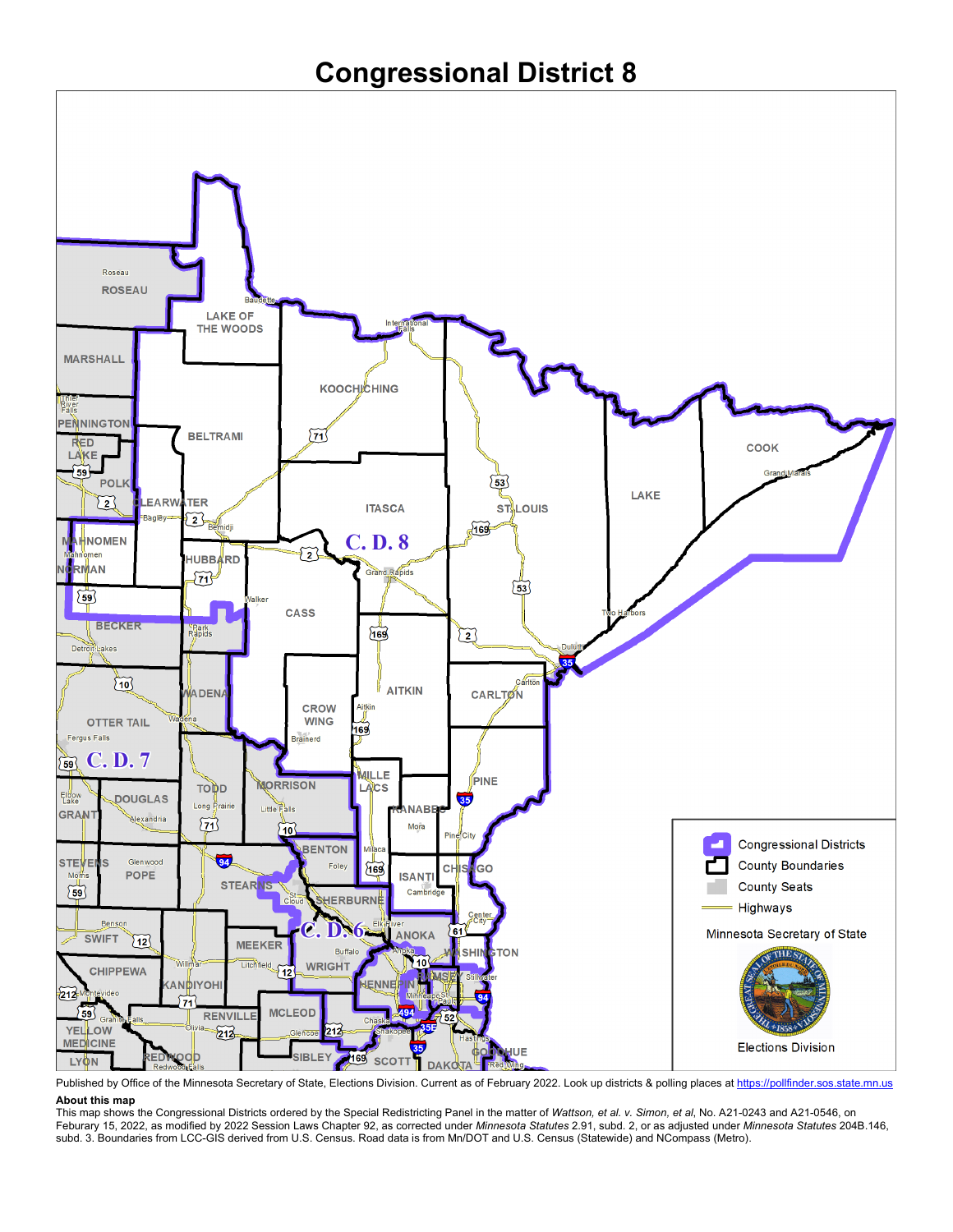## **District Description**

Territory of Minnesota Congressional District 8:

- This area in Becker County:
	- o Callaway
	- o Callaway Twp
	- o Eagle View Twp
	- o Forest Twp
	- o Maple Grove Twp
	- o Ogema
	- o Pine Point Twp
	- o Riceville Twp
	- o Round Lake Twp
	- o Savannah Twp
	- o Spring Creek Twp
	- o Sugar Bush Twp
	- o Two Inlets Twp
	- o White Earth Twp
	- Beltrami County
	- Carlton County
	- Cass County
	- Chisago County
	- Clearwater County
	- Cook County
	- Crow Wing County
	- This area in Hubbard County:
		- o These precincts in Akeley Twp:
			- **AKELEY TWP. P-1**
		- o Arago Twp
		- o Clay Twp
		- o Clover Twp
		- o Farden Twp
		- o Fern Twp
		- o Guthrie Twp
		- o Hart Lake Twp
		- o Helga Twp
		- o Hendrickson Twp
		- o Lake Alice Twp
		- o Lake Emma Twp
		- o Lake George Twp
		- o Lake Hattie Twp
		- o Lakeport Twp
		- o Laporte
		- o Rockwood Twp
		- o Schoolcraft Twp
		- o Steamboat River Twp
		- o Thorpe Twp
	- Isanti County
	- Itasca County
	- Kanabec County
	- Koochiching County
	- Lake County